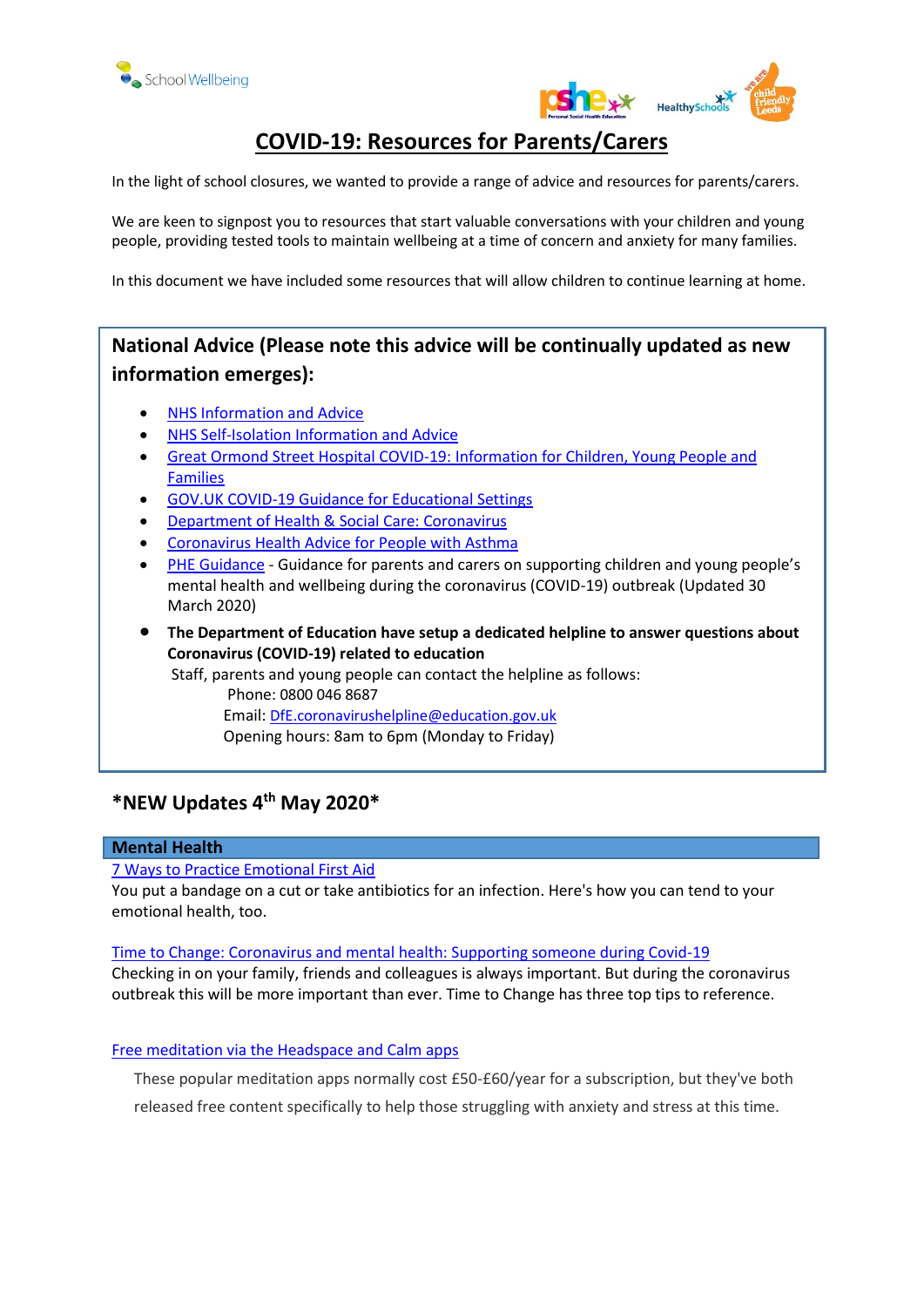- **Headspace** has a collection called [Weathering the Storm,](https://www.headspace.com/covid-19) which includes meditations, sleep and movement exercises. It's available on the app (for *[iPhone](https://apps.apple.com/gb/app/headspace-meditation-sleep/id493145008)* or **Android**), or you can access some of the content [via the Headspace website.](https://www.headspace.com/covid-19)
- **Calm** is offering 'soothing meditations', a 'calm masterclass', 'calm kids' and mindfulness resources. They're available via its website – [see Calm's free content.](https://www.calm.com/blog/take-a-deep-breath)

## **Online Safety**

#### [Online Safety Home Learning Packs](https://www.thinkuknow.co.uk/professionals/our-views/onlinesafetyathome-resources/?utm_source=Thinkuknow&utm_campaign=03f521e658-TUK_ONLINE_SAFETY_AT_HOME_21_04_20&utm_medium=email&utm_term=0_0b54505554-03f521e658-55230421)

The third Thinkuknow #OnlineSafetyAtHome pack is now available, with new activities for parents and carers to use at home! **Home activity packs:** Each fortnight, a new home activity pack is released, with simple 15 minute activities parents and carers can do with their child to support their online safety at home.

#### **Healthy Eating**

#### [#VegRocks Poster Competition](https://twitter.com/foodwiseleeds?lang=en)

Draw/Paint a picture of your favourite vegetables creating them into fun characters - give them a face, a name, a hat or curly hair - and display them in your window alongside your NHS rainbows and teddy bears.

- **Where/How** Share on Facebook, Twitter and Instagram tagging **@foodwiseleeds** and **@zestleeds**, be sure to use the hashtag **#vegrocks**.
- To be eligible for prizes, email a photo of your picture, your name, age and address to admin@zestleeds.org.uk.
- Prizes will be awarded in three age categories, 6 and under, 7-12 and 13+.
- **When** Competition opens on Monday 20th April to Monday 11th May.
- For more information on the competition and prizes check out the Food Wise or Zest social media pages.

#### **SEND**

['Zoom' Yoga With A Difference class \(suitable for those with cerebral palsy, PMLD and neurological](https://zoom.us/j/204730929)  [differences that require 121 support\)](https://zoom.us/j/204730929)

A yoga teacher who has been teaching yoga to people with differences since 2004. To help keep everybody's bodies and minds healthy and peaceful during these days of isolation, she is offering a 'virtual' Yoga With A Difference class on Tuesdays, 11am-12pm. Leading students and their carers through a series of relaxing movements and breathing practices. This class is suitable for adults and young people with cerebral palsy, PMLD and neurological differences who require 1 to 1 support. If you, or anyone you know, would like to join this class, please follow the link above and the ID/password below:

Meeting ID: 204 730 929 Password: relax

## **Helplines/ Advice and Support Websites**

## **[Getaway Girls](https://getawaygirls.co.uk/) – Tel 0800 4702240**

Getaway Girls empowers young women to build confidence and resilience, develop new skills and take positive risks in an environment which offers co-operation and support.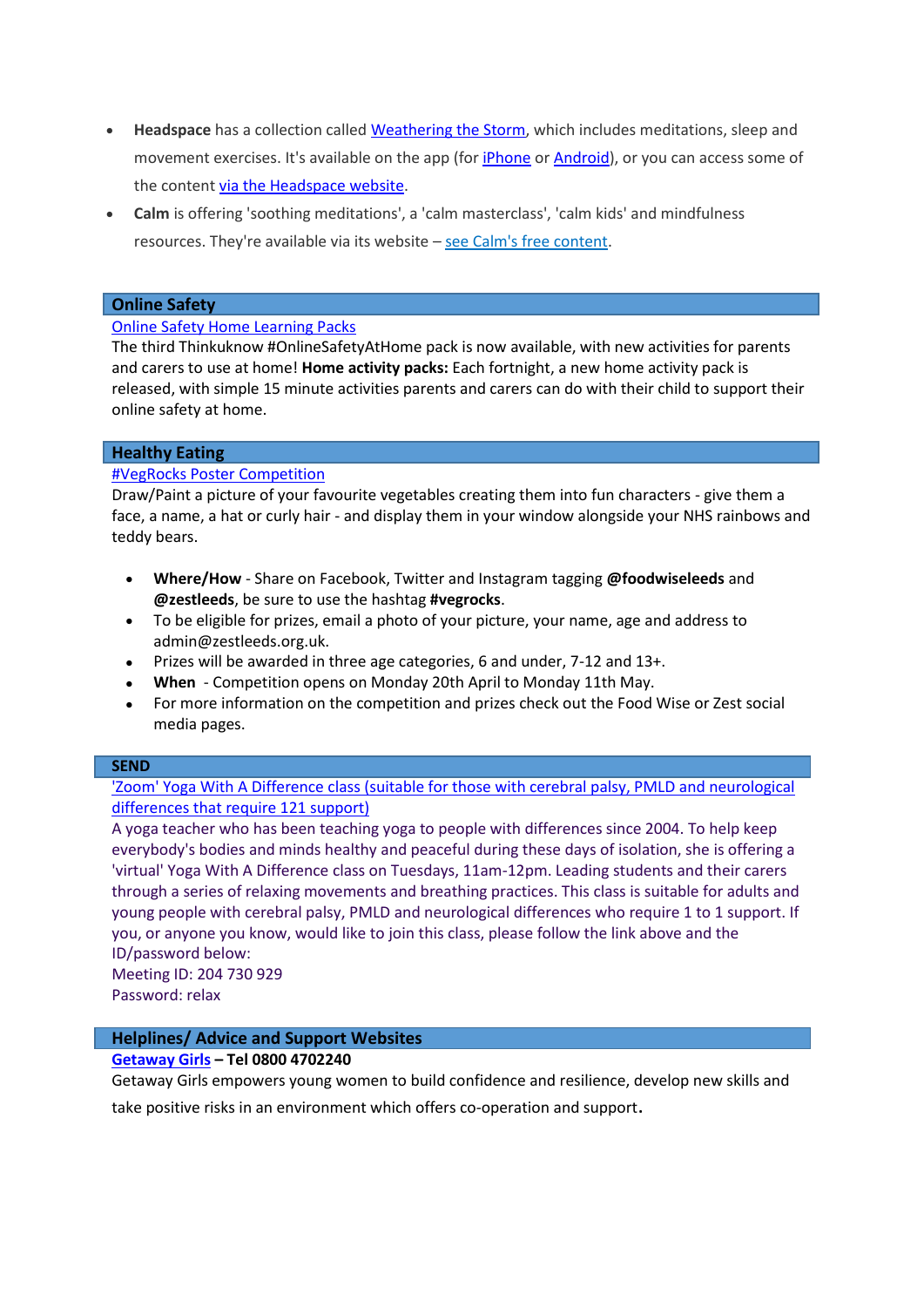## **Domestic Violence Signposting**

- [Leeds Domestic Violence Service](https://www.leeds.gov.uk/domesticviolence) (open to all genders) 24 hour helpline 0113 2460401 or email the tea[m administration@leedswomensaid.org.uk](mailto:administration@leedswomensaid.org.uk) or webchat which can be accessed through their website.
- [National Men's Advice Line](https://mensadviceline.org.uk/) free helpline 0808 8010327 or emai[l info@mensadviceline.org.uk](mailto:info@mensadviceline.org.uk)
- [GALOP \(LGBT+ Anti Violence Charity\)](http://www.galop.org.uk/) helpline 0800 999 5428 or email [advice@galop.org.uk](mailto:advice@galop.org.uk)
- Respect (offers help for domestic abuse perpetrators who want to change) free helpline 0808 8024040 or e-mai[l info@respectphoneline.org.uk](mailto:info@respectphoneline.org.uk)

Additional sources of support including national services and resources relating to domestic abuse are availabl[e here](https://www.leeds.gov.uk/domesticviolence/People-who-are-abused) on our website.

# **\*Updates 27th April 2020\***

## **Healthy Eating**

#### [British Nutrition Foundation](http://www.foodafactoflife.org.uk/whole-school/remote-learning/)

The Food for Life Classroom is an online hub offering activity ideas and resources for pupils aged 3 to 16.

#### **Drug and Alcohol Awareness**

#### [Alcohol Education Trust](https://protect-eu.mimecast.com/s/oE2tC8qmqcjkqnPH1kzIN?domain=alcoholeducationtrust.org)

Online PSHE alcohol awareness resources, games and activities for 11 to 18-year-olds. Above is the teacher and parent link, but there is also [a dedicated pupil page.](https://protect-eu.mimecast.com/s/P4bIC0g4gU2yB6gFW5M-Z?domain=talkaboutalcohol.com)

## **Mental Health**

## [Bounce Forward](https://bounceforward.com/)

Online lessons to help parents learn how to help teenage children maintain a positive mental attitude during the lockdown.

#### [World Health Organisation](http://www.who.int/emergencies/diseases/novel-coronavirus-2019/advice-for-public/healthy-parenting)

Advice for parents on how they can best support their children, including ideas for one-on-one time, advice on "keeping it positive", how to manage stress, talking about Covid-19 and behaviour tips.

#### [National Education Union: Parent/Carer Website](https://coronavirusandschools.org.uk/)

The NEU has a website for parents/carers with advice on exams and assessment, learning outside of school, child wellbeing and mental health, SEND, and communication with schools. The NEU also has recommended resources for parents and tips from its members for home learning.

### **Helplines/Advice and Support Websites**

#### [Anxiety UK](http://www.anxietyuk.org.uk/)

Charity providing support if you have been diagnosed with an anxiety condition. Phone: 03444 775 774 (Monday to Friday, 9.30am to 10pm; Saturday to Sunday, 10am to 8pm)

#### [Bipolar UK](http://www.bipolaruk.org.uk/)

A charity helping people living with manic depression or bipolar disorder.

#### [CALM](http://www.thecalmzone.net/)

CALM is the Campaign Against Living Miserably, for men aged 15 to 35. Phone: 0800 58 58 58 (daily, 5pm to midnight)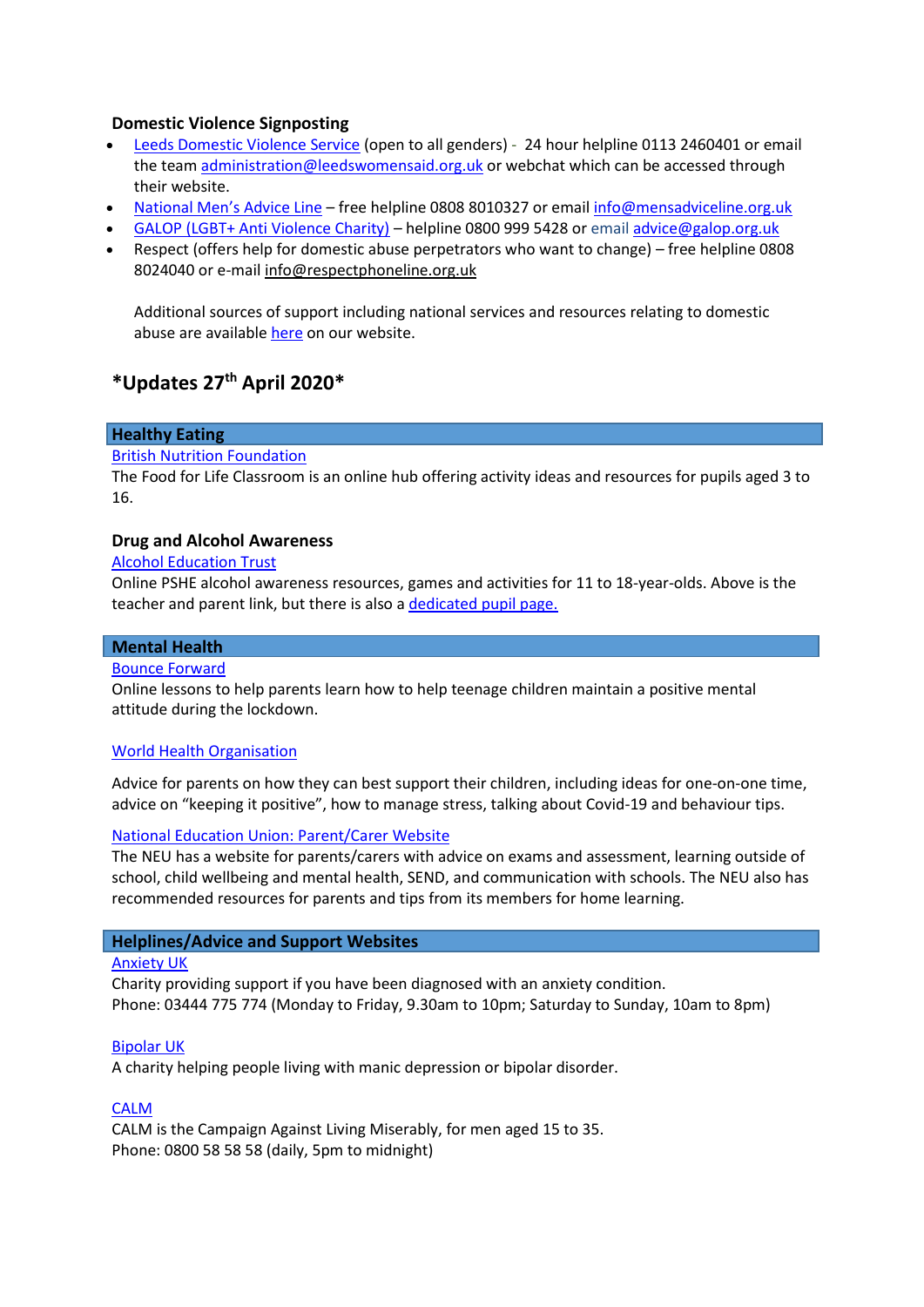#### [Men's Health Forum](https://www.menshealthforum.org.uk/beatstress.uk)

24/7 stress support for men by text, chat and email.

## [Mental Health Foundation](http://www.mentalhealth.org.uk/)

Provides information and support for anyone with mental health problems or learning disabilities.

#### [No Panic](http://www.nopanic.org.uk/)

Voluntary charity offering support for sufferers of panic attacks and obsessive compulsive disorder (OCD). Offers a course to help overcome your phobia or OCD. Phone: 0844 967 4848 (daily, 10am to 10pm). Calls cost 5p per minute plus your phone provider's Access Charge

## OCD [Action](http://www.ocdaction.org.uk/)

Support for people with OCD. Includes information on treatment and online resources. Phone: 0845 390 6232 (Monday to Friday, 9.30am to 5pm). Calls cost 5p per minute plus your phone provider's Access Charge

#### [OCD UK](http://www.ocduk.org/)

A charity run by people with OCD, for people with OCD. Includes facts, news and treatments. Phone: 0333 212 7890 (Monday to Friday, 9am to 5pm)

#### [PAPYRUS](http://www.papyrus-uk.org/)

Young suicide prevention society. Phone: HOPELINEUK 0800 068 4141 (Monday to Friday, 10am to 10pm, and 2pm to 10pm on weekends and bank holidays)

## [Rethink Mental Illness](http://www.rethink.org/)

Support and advice for people living with mental illness. Phone: 0300 5000 927 (Monday to Friday, 9.30am to 4pm)

#### **[Samaritans](http://www.samaritans.org/)**

Confidential support for people experiencing feelings of distress or despair. Phone: 116 123 (free 24 hour helpline)

### [SANE](http://sane.org.uk/)

Emotional support, information and guidance for people affected by mental illness, their families and carers. SANEline: 0300 304 7000 (daily, 4.30pm to 10.30pm). [Textcare:](http://www.sane.org.uk/textcare) comfort and care via text message, sent when the person needs it most. There is also [a peer support forum](http://www.sane.org.uk/supportforum)

# **\*Updates Monday 20th April 2020\***

#### **General – helplines and advice**

NSPCC - [Coranavirus Online Hub: advice and support for parents and carers](http://email.nspcc.org.uk/c/13BDrnkN33FLqVcJvmTCFg90H)

The NSPCC has created an online Hub providing advice and support for parents and carers during the coronavirus outbreak. Content includes: information on keeping children safe from abuse; tips and advice to help parents working from home; and ways to talk to a child who is anxious or worried about coronavirus.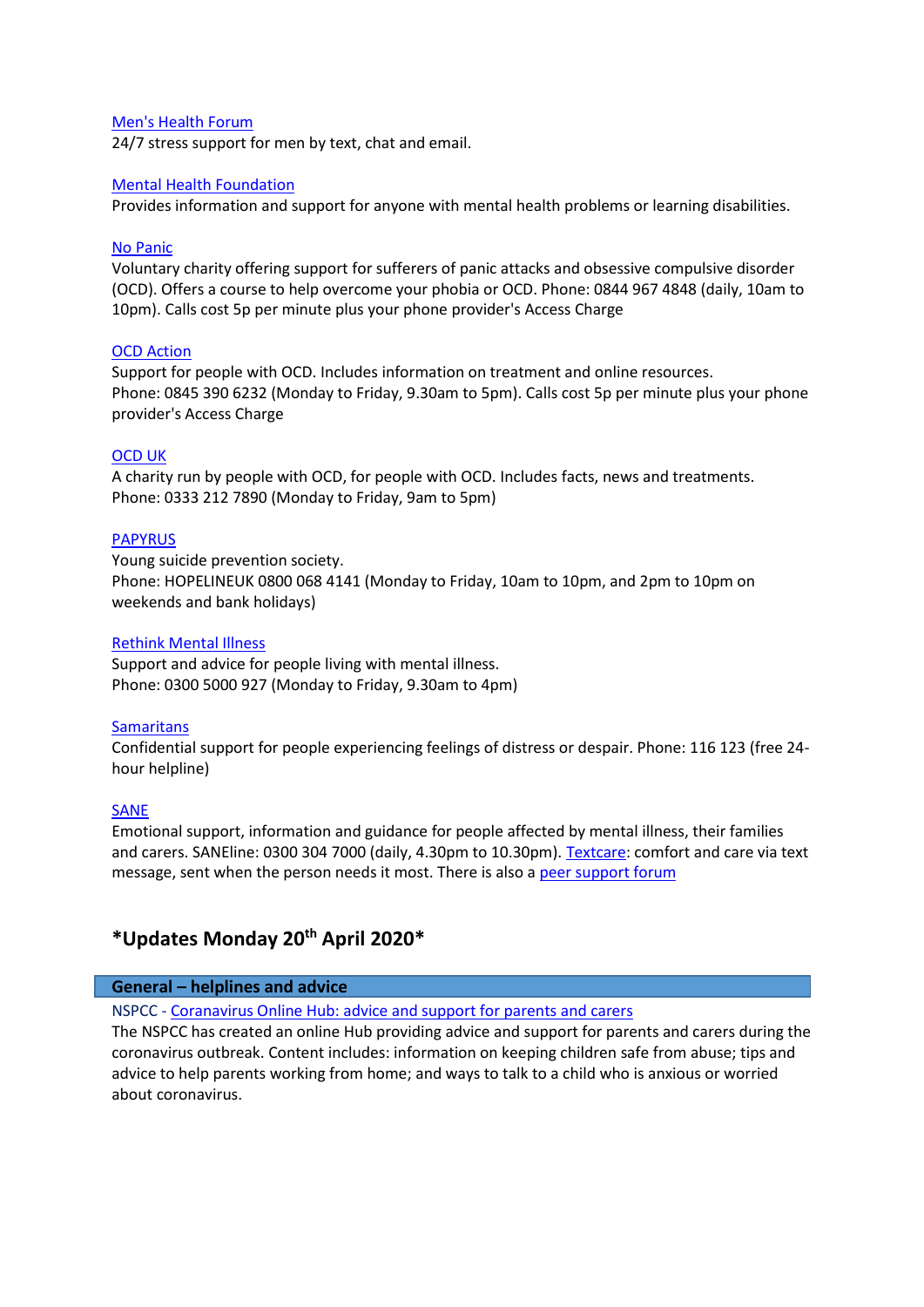### [Barnardos Advice for Young People](http://www.barnardos.org.uk/coronavirus-advice-young-people)

Barnardos have compiled some of their own blogs and links to other sites here that may help young people if they're feeling worried, scared or sad. They'll be adding to this over the next few weeks, so check back regularly for more information and support.

#### **[GamCare](https://www.gamcare.org.uk/get-support/our-treatment-offer/leeds/)**

GamCare, an organisation who support anyone experiencing harm due to gambling, are still accepting referrals online/via phone. Please contact the Leeds team on 0113 3886466 if you'd like to know more.

## **Mental Health**

### [Anna Freud Centre Updates](http://www.annafreud.org/coronavirus)

Anna Freud as created a wide variety of resources to support young people, parents and carers, families and professionals including their new staff wellbeing booklet for those working in schools and colleges, a new guide to running an Alternative Provision school and details of their first Schools in Mind live Q&A and a free AMBIT webinar. We've also shared some resources we've already received from our members.

#### **SEND**

[Autism champion shares his tips for young people coping with coronavirus lockdown](https://www.shieldsgazette.com/health/coronavirus/autism-champion-shares-his-tips-young-people-coping-coronavirus-lockdown-2518277) A South Shields autism champion has revealed how he is coping with the coronavirus crisis - with some words of wisdom for others struggling too.

#### [Mentally Healthy Schools Coronavirus Toolkit 3 \(SEND Focus\)](https://mentallyhealthyschools.us20.list-manage.com/track/click?u=6fc2cf8dfbb1d7af51eb64486&id=bcc3b0c9ed&e=4e2e7a01a1)

Toolkit including more resources to use with **vulnerable children** or **children with SEND**, signposting from Stonewall for the **LGBTQ+ community**, as well as a resource pack for **staff wellbeing** and **practical activities for adults and children** to help stay mentally well.

# **\*Updates Tuesday 14th April 2020\***

#### [Stonewall Key Resources:](https://www.stonewall.org.uk/best-practice-toolkits-and-resources-0)

- [An introduction to supporting LGBT children and young people:](https://www.stonewall.org.uk/resources/introduction-supporting-lgbt-children-and-young-people) recently updated resource suitable for all schools, colleges and settings. Offers support in creating an LGBT inclusive environment, working with parents and carers, and supporting individual LGBT children and young people in mainstream and specialist settings.
- [Next steps in LGBT inclusive education: celebrating difference and developing understanding:](https://www.stonewall.org.uk/resources/next-steps-inclusive-education-celebrating-difference-and-developing-understanding) a brand new resource, aimed at schools, colleges and settings that have already started work on LGBT inclusion and who are looking to really embed the work. This resource includes an extensive policy section, guidance on creating an LGBT inclusive curriculum, support on working with parents and carers, as well as highlighting the importance of ensuring that a wide range of LGBT people are represented and celebrated in the school, college or setting.
- For SEND students: ['It's OK'](http://www.stonewall.org.uk/widgitposters) symbol supported posters an[d easy read information sheets.](https://www.stonewall.org.uk/best-practice-toolkits-and-resources-0)
- They also encourage getting in touch if you are developing or updating policies, resources or training, or just have a question about LGBT-inclusion in any area of your work.
- They also have [cross-curricular resources on our home learning hub](https://www.stonewall.org.uk/home-learning-packs-stonewall) we will be adding new packs to the hub regularly over the weeks ahead.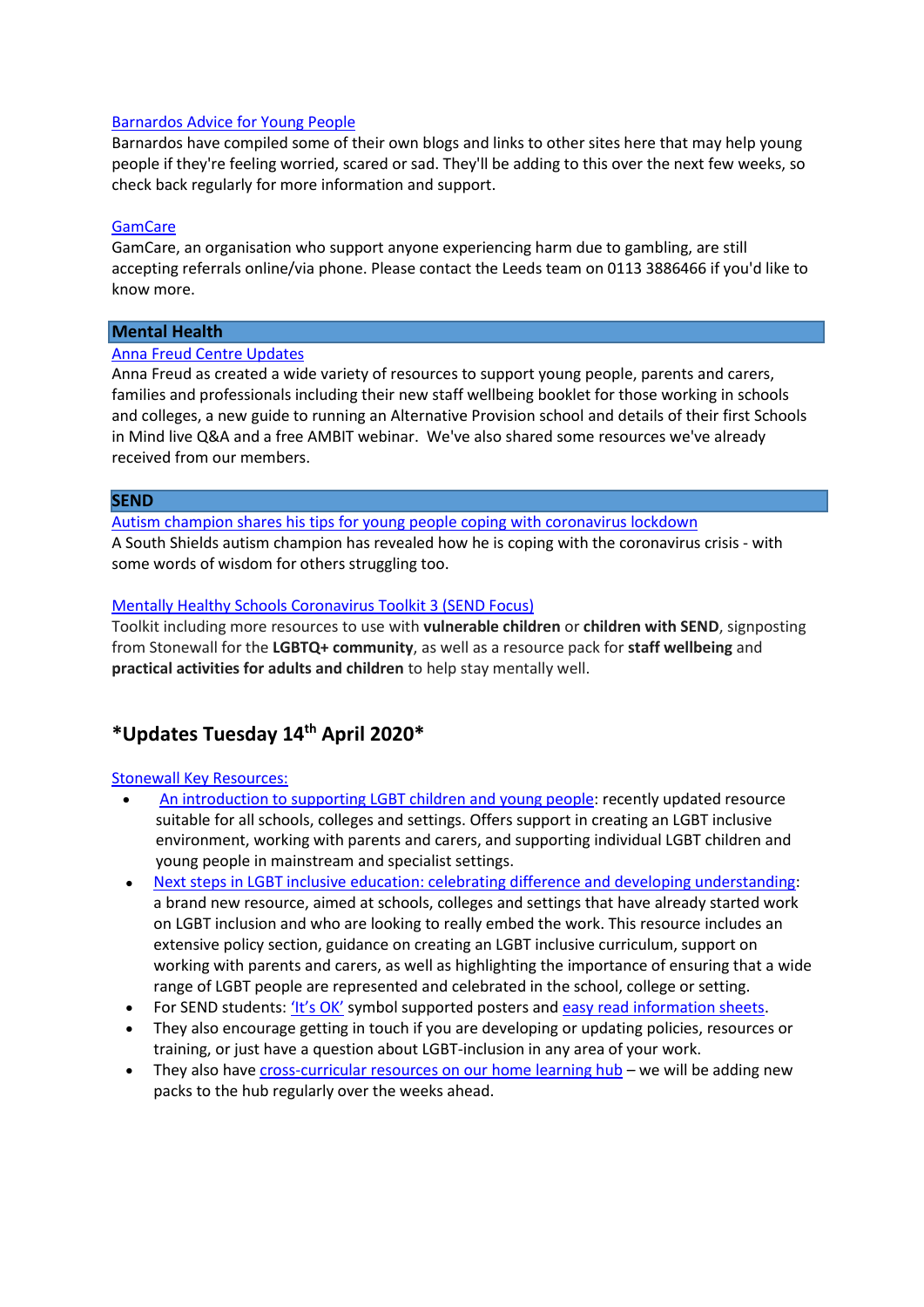## **Online Safety Advice**

## [Be Internet Legends](https://parentzone.us3.list-manage.com/track/click?u=bd227427019036d582c40c448&id=0219902a81&e=9c449edd9e)

Be Internet Legends is evolving to help schools meet new challenges, whether staff are working remotely or still going in. Google and Parent Zone are coming up with new, fun and **interactive** ways to support pupils, families and teachers in the coming weeks – including **delivering content virtually**. If you haven't already, sign up to the Be Internet Legends **mailing list** and stay tuned for updates!

As with all live-streaming platforms such as Houseparty and Zoom, screenshots, unsolicited messages and self-generated inappropriate imagery can put young people at risk. As such you and your child/children should be aware of the following.

- Links to 'rooms' can be shared publicly to other platforms which could lead to uninvited users joining.
- 'Rooms' should be locked to prevent uninvited guests from joining. All rooms will lock by default if a user enables 'private mode'.
- If an uninvited guest joins a 'room' they can easily 'friend' others taking part in the live stream.
- It appears that when a friend is invited, their friends can also join a 'room' without the invitation. Therefore, potentially increase the opportunity to cyber-bully and troll others.

The main advice is for parents/carers to talk to their child about staying safe online and discussing any new online features they use so they can enjoy them safely.

[NSPCC NetAware](https://www.net-aware.org.uk/) provides a useful guide to social networks, apps and guide.

[National Online Safety](https://nationalonlinesafety.com/guides) have produced a series of top tips guides to support remote learning for Parents, Children and Teachers.

[Thinkuknow](https://www.thinkuknow.co.uk/) is the education programme from NCA-CEOP, a UK organisation which protects children both online and offline for different age groups and parents.

[Childnet](https://www.childnet.com/parents-and-carers) has produced a Parent and Carer Toolkit which is a collection of three resources designed to help you talk to your child about their online life, manage boundaries around family internet use and point you in the direction of where to get further help and support.

## Get free [Parent Zone Membership until June](https://parentzone.us3.list-manage.com/track/click?u=bd227427019036d582c40c448&id=da6ca0616c&e=9c449edd9e)

Parent Zone are offering all schools and organisations **free Parent Zone Membership until 19 June** to ensure you have the most useful information and advice at your fingertips, whatever happens. You'll have access to a library of exclusive materials written by the expert team at Parent Zone to support the families you work with through this difficult time – including resources specifically designed to help families deal with the new challenges posed by COVID-19 such as:

- Talking to children and young people about COVID-19.
- Families' COVID-19 questions answered
- What parents in lockdown need to know about digital resilience

## **Mental Health**

## [ParentZone Blog](https://parentzone.org.uk/article/how-look-after-your-family’s-mental-health-when-you’re-stuck-indoors?utm_source=Parent+Zone+Newsletter&utm_campaign=e53736f60f-EMAIL_CAMPAIGN_2020_04_03_10_47&utm_medium=email&utm_term=0_1ee27d9000-e53736f60f-179306881)

ParentZone have written a blog on how to look after your family's mental health when you're stuck indoors.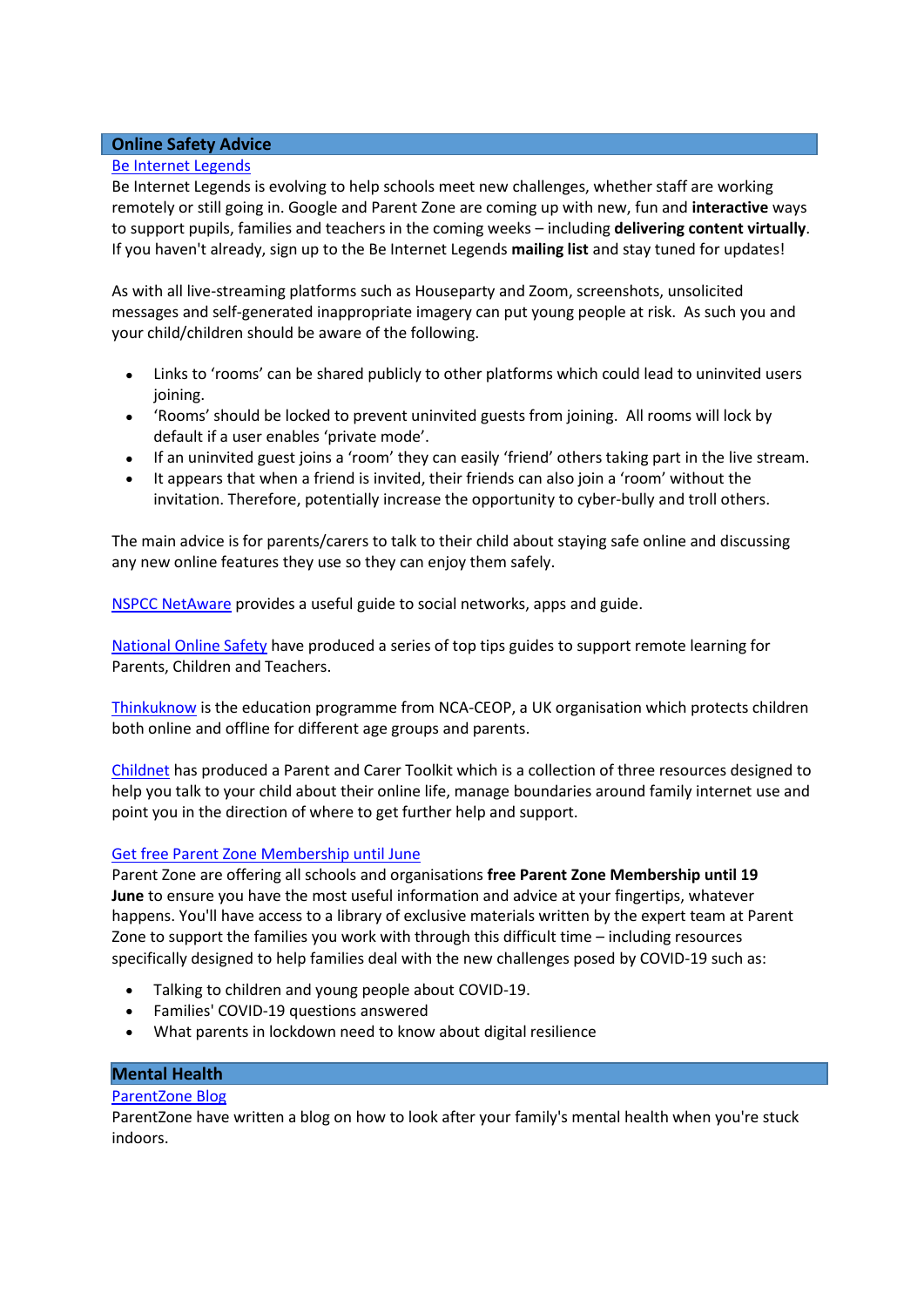## [Feel like you've had enough? \(crisis card\)](http://www.leeds.gov.uk/docs/CrisisCard.pdf)

The Crisis Card is a credit card-sized leaflet that encourages people to seek support from local services in times of crisis, and is part of a range of suicide prevention initiatives across the city. The Crisis Card includes the contact details for a broad range of local services, including housing, debt, and bereavement support. A PDF version of the crisis card can be found at

#### [Children's guide to coronavirus](https://www.childrenscommissioner.gov.uk/publication/childrens-guide-to-coronavirus/)

There have been big changes in our lives because of coronavirus, so the children's commission have created a children's guide to coronavirus to help explain the situation. The guide aims to answer children's questions about coronavirus, tell children how to stay safe and protect other people and how to help them make the best of their time at home.

#### [Asthma UK: Managing Anxiety](https://www.asthma.org.uk/advice/manage-your-asthma/emotional-support/anxiety)

We understand that this is a particularly stressful time for people with asthma, who may be feeling lonely at home and vulnerable. This helpful guide has helpful tips on how to manage anxiety and information on how you can get support.

#### **Physical Activity**

[Sport England are inviting everyone to 'Join the Movement' and](https://yorkshire.sportsuite.co.uk/api/click?e=bndzPTM4NTQmbXNnPTY1NDIxMDAmdXNyPTI2MjM4NiZzYnI9MCZsbms9MTAmdXJsPWh0dHBzJTNBJTJGJTJGd3d3LnNwb3J0ZW5nbGFuZC5vcmclMkZzdGF5aW53b3Jrb3V0) keep active with a new campaign Using #StayInWorkOut on social media, the [Join the Movement](https://yorkshire.sportsuite.co.uk/api/click?e=bndzPTM4NTQmbXNnPTY1NDIxMDAmdXNyPTI2MjM4NiZzYnI9MCZsbms9MTAmdXJsPWh0dHBzJTNBJTJGJTJGd3d3LnNwb3J0ZW5nbGFuZC5vcmclMkZzdGF5aW53b3Jrb3V0) campaign is designed to provide inspiration and trusted information to the public about how to get active in and around the home during the coronavirus pandemic. Join the Movement also has its own online hub, giving access to a range of home workout options and things you can do outdoors while adhering to government restrictions – including existing free exercise content and advice from organisations such as the NHS.

## [Yorkshire Sport Foundation Activity Finder](https://yorkshire.sportsuite.co.uk/activities/activities?type=activity&query=&sport=&radius=50&postcode=LS27+7JQ&virtual=1&view=list)

YSF's activity finder now shows virtual activities, and is free to use. Here are th[e virtual activities](https://yorkshire.sportsuite.co.uk/activities/activities?type=activity&query=&sport=&radius=50&postcode=LS27+7JQ&virtual=1&view=list)  [already listed,](https://yorkshire.sportsuite.co.uk/activities/activities?type=activity&query=&sport=&radius=50&postcode=LS27+7JQ&virtual=1&view=list) and here's how to [get started.](https://yorkshire.sportsuite.co.uk/api/click?e=bndzPTM4NTQmbXNnPTY1NDIxMDAmdXNyPTI2MjM4NiZzYnI9MCZsbms9MTEmdXJsPWh0dHBzJTNBJTJGJTJGeW9ya3NoaXJlLnNwb3J0c3VpdGUuY28udWslMkZhY3Rpdml0aWVzJTJGY3JlYXRl)

## [#ThisIsPE](http://www.yorkshiresport.org/ThisIsPE)

Yorkshire Sport Foundation and leading national organisations are working with Physical Educators from across the country to support parents to teach PE at home. They're sharing videos on social media and inviting teachers and parents to provide us with their feedback, ahead of a bigger launch in the coming weeks. If you'd like to find out more and to share on your own social media channels, you can find details on the link above.

#### [British Cycling launch daily activity to keep kids moving during school shutdown](https://www.britishcycling.org.uk/go-ride/article/20200325-goride-news-We-re-launching-a-daily-activity-to-keep-kids-moving-during-school-shutdown-0)

British Cycling has launched a daily activity calendar to keep kids moving and help them to develop new skills, as millions across Britain adjust to life out of school.

#### [Rugby Football League launches #FitToPlay initiative](https://www.rugby-league.com/article/56610/rugby-football-league-launches-fittoplay-initiative)

Rugby Football League's latest initiative to help young people through the Covid-19 lockdown – this time aimed at a slightly older demographic, including secondary school pupils and college and university students.

# **\*Updates: Monday 6 th April 2020\***

## [Relationships Matter Newsletter](https://www.schoolwellbeing.co.uk/resources/643) \*first edition\*

The purpose of the newsletter is to provide helpful information about opportunities to reduce the impact of parental conflict on children. Whether you're together or separated, a professional or a member of the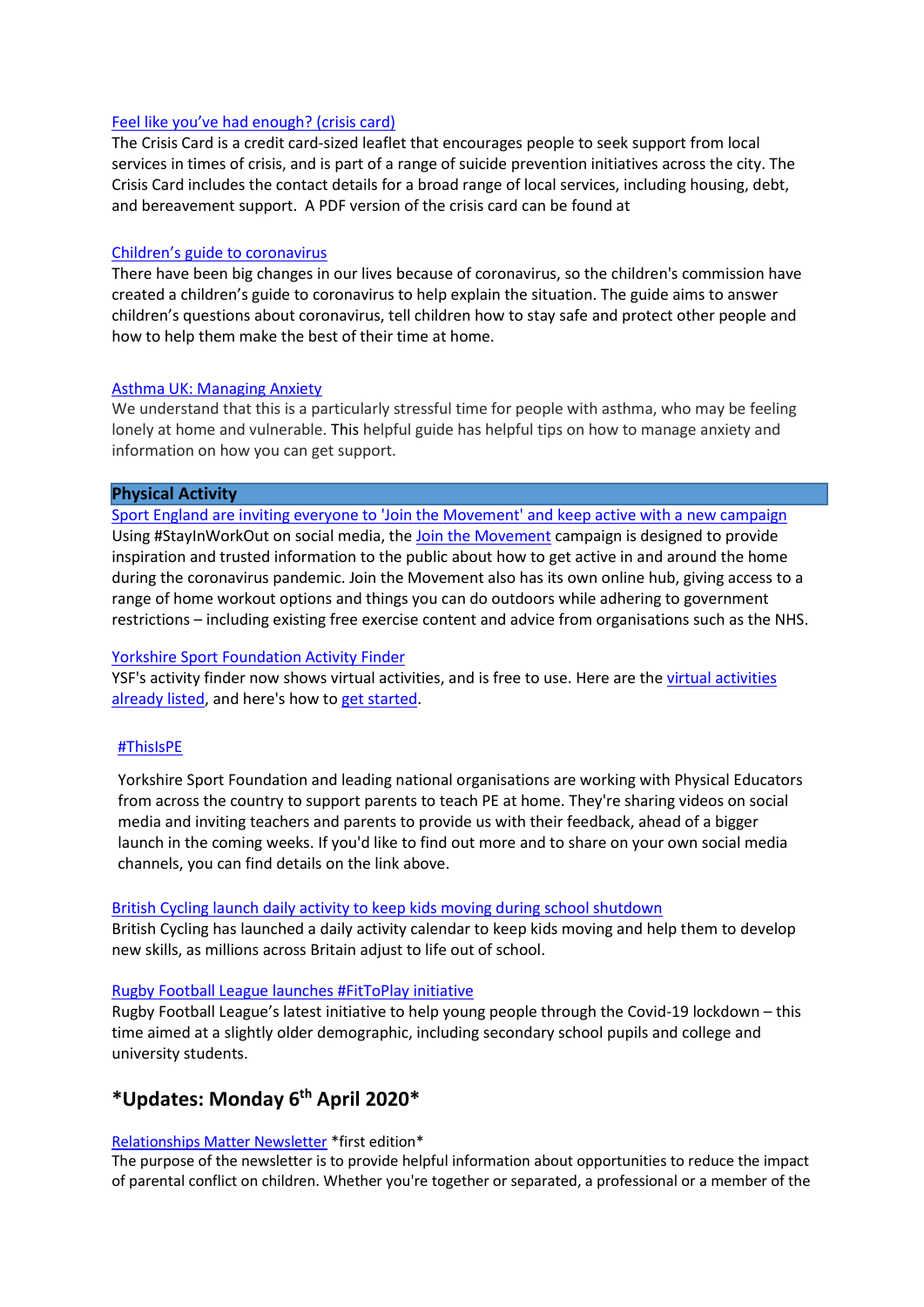public, disagreements are completely normal and a part of everyday life, however evidence shows that regular conflict has a big impact on children and within families. What matters is how the conflict is dealt with.

#### [Kooth Update](file://///netapp04-cifs/lcc017/ELSSI/Health%20and%20Wellbeing%20Service%20Programmes/PROGRAMMES%20&%20PROJECTS/Healthy%20Schools/resource%20materials/COVID-19%20and%20Home%20Learning/kooth.com/)



#### [Meditation with Andrew Johnson:](https://soundcloud.com/withandrewjohnson/free-relax-with-andrew-johnson)

A guided meditation designed to help you relax and focus on the present.

## [Living Life to the Full](https://www.llttfyp.com/corona/)

Living Life to the Full for Young people is aimed at people attending secondary school and those who support them (family, friends, teachers, youth workers etc.). It contains three courses:

- Core course of key modules covering understanding why you feel as you do, changing upsetting thinking, and doing things that make you feel better.
- Optional modules- lots of topics from dealing with irritability and anger, building confidence, and asking for what you need (assertiveness).
- Modules, books to read online, and interactive worksheets you can complete on your phone.

## [National Education Union Video Around Exams](https://www.facebook.com/nationaleducationunion/videos/252327832599481/?link_id=0&can_id=a50a7e23bb140ab489ccd8ddbad1f1db&source=email-cancelled-30th-march-strategy-call-2&email_referrer=email_761304&email_subject=covid-19-what-this-means-for-stop-school-cuts)

If your child or a young person you know is anxious about what this means for their final year, encourage them to watch this reassuring message from Amanda Martin, the National Education Union president.

#### [Leeds Arts Health & Wellbeing Network](https://www.lahwn.co.uk/looking-after-you)

LAHWN have compiled some resources to help you look after your health and wellbeing.

## Place2Be – [Guide to helping parents answer questions](https://www.place2be.org.uk/about-us/news-and-blogs/2020/march/coronavirus-information-for-children/) from their children and to support family [wellbeing](https://www.place2be.org.uk/about-us/news-and-blogs/2020/march/coronavirus-information-for-children/)

How can you support your child, and yourself, with their valid concerns around COVID-19? Place2Be shares some of their tips, and some useful resources, to address important questions.

#### Carers UK - [Guidance for carers](https://www.carersuk.org/help-and-advice/health/looking-after-your-health/coronavirus-covid-19)

Outlines national advice pertinent to people with caring responsibilities.

#### [Covibook](https://www.mindheart.co/descargables)

An interactive resource designed to support and reassure children aged 7 and under, helping them to explain and draw the emotions that they might be experiencing during the pandemic.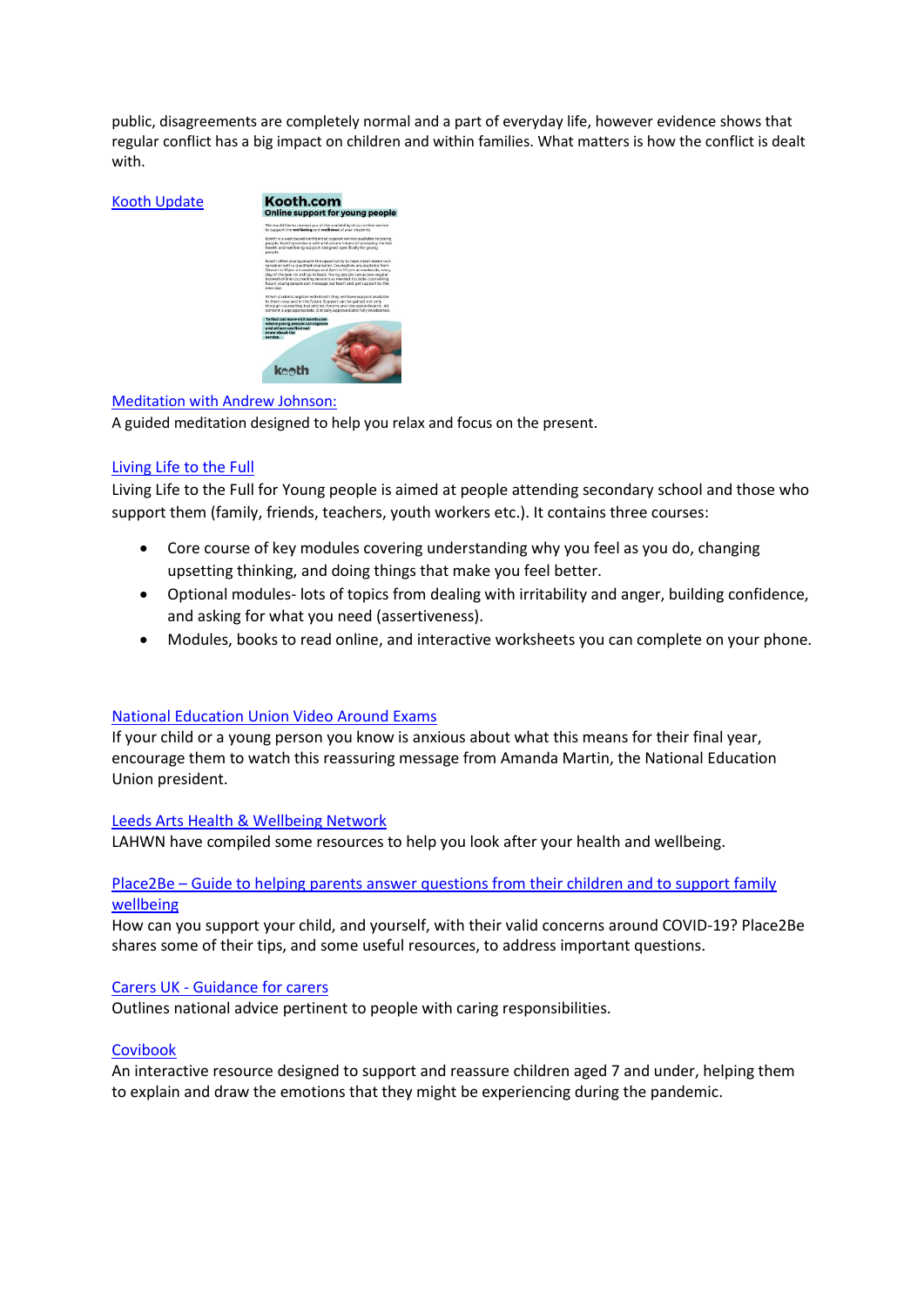## [Amaze: information pack for parents](https://amazesussex.org.uk/faqs-about-the-coronavirus-for-parent-carers-of-children-with-send-brighton-hove/)

Amaze has worked with Brighton and Hove local authority and health services to try and answer some parents most pressing questions about how the coronavirus outbreak may affect children with SEND in their area, but most of the messaging is relevant country-wide.

#### [NSPCC Book Recommendations](https://library.nspcc.org.uk/HeritageScripts/Hapi.dll/retrieve2?CookieCheck=43923.7184154167&SetID=3773524F-40ED-41A5-A9C2-D089337FEE6D&DataSetName=LIVEDATA)

The NSPCC have collated 25 books designed to validate and help children who are worried or anxious interpret how they are feeling.

### [COVID-19 leaflet for parents/ carers](https://www.doctorsoftheworld.org.uk/coronavirus-information/)

A COVID-19 leaflet in multiple languages. All the information is accredited and authorised for UK use, but please be aware that advice is continually updating. Up to date w/c 30th April.

#### [Coronavirus: update from Centre for Mental Health](https://www.centreformentalhealth.org.uk/coronavirus-update)

Videos and Guidance collated by the Centre for Mental Health around how to manage your mental health during the COVID-19 outbreak[. They have also produced a resilience at home guide](https://www.centreformentalhealth.org.uk/sites/default/files/resilience_at_home_guide.pdf) with their top ten tips.

#### E-Teach: COVID-19 - [helping children to cope](https://www.eteach.com/blog/covid-19-anxiety-helping-children-to-cope?utm_source=email&utm_medium=email&utm_campaign=etb2c001+candidate+newsletter+2020+march&dm_i=4UTN,BCWD,14VZR9,18VAE,1)

COVID-19 anxiety is spreading faster than the virus itself, so how can we ensure that the little ones in our care are made to feel at ease?

#### [E-Teach: Remaining calm in an age of anxiety](https://www.eteach.com/blog/remaining-calm-in-an-age-of-anxiety?utm_source=email&utm_medium=email&utm_campaign=etb2c001+candidate+newsletter+2020+march&dm_i=4UTN,BCWD,14VZR9,18VAE,1)

Blog: There is no doubt that COVID-19 has had an effect on our anxiety levels, so it's important that

we remind ourselves how to keep calm amidst all the panic.

# **Pages for your General Mental Health Information and guidance:**

#### [Mind: Coronavirus and your wellbeing](https://www.mind.org.uk/information-support/coronavirus-and-your-wellbeing/?utm_medium=organic&utm_source=twitter&utm_campaign=info&utm_content=coronaviruswellbeing)

Information from Mind to help you cope if:

- you're feeling anxious or worried about coronavirus
- you're asked to stay at home or avoid public places, for example if your employer asks you to work from home
- you have to self-isolate

#### [Mindwell Leeds: Information on Coronavirus](https://www.mindwell-leeds.org.uk/home/information-on-coronavirus)

Useful tools and signposting from Mindwell to help you prioritise your wellbeing.

#### [Adjusting to hanging out at home](https://gemturner.com/adjusting-to-hanging-out-at-home/) – Gem Turner

Gem is an award winning disabled blogger and consultant who has a lot of experience of staying at home for mandatory rest periods. She gives some advice on things to consider when self-isolating.

#### [Free online tours of the best art galleries in the world](https://hellogiggles.com/news/museums-with-virtual-tours?utm_source=facebook.com&utm_medium=social&utm_campaign=social-share-article&utm_content=20200314&utm_term=2627516&sfns=mo)

Google Arts & Culture teamed up with over [500 museums and galleries](https://artsandculture.google.com/partner?hl=en) around the world to bring anyone and everyone virtual tours and online exhibits of some of the most famous museums around the world.

#### [National Trust](https://www.nationaltrust.org.uk/news/our-latest-statement-on-coronavirus-covid-19)

The National Trust are working hard to open as many spaces as they can free of charge, with no parking fees, whilst closing all cafes and gift shops, to ensure people still have access to nature in order to support wellbeing. This will vary from site to site in terms of whether they are spacious enough to allow for social distancing.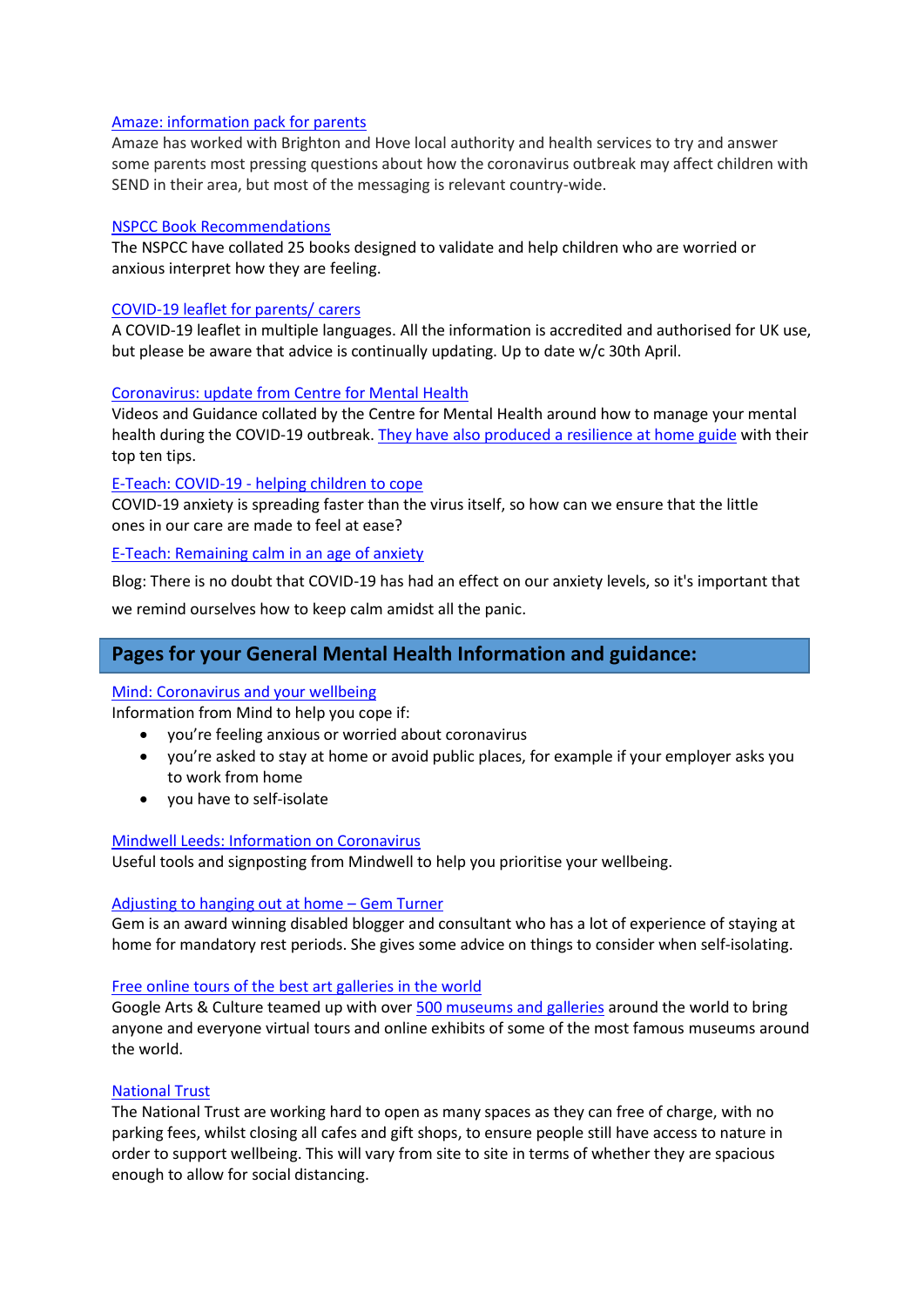# **Information and guidance to support children and young people:**

## [MindMate Website](https://mindmate.org.uk/)

MindMate is a Leeds website for families, professionals, children and young people around youth mental health. If you're a young [person](http://mindmate.org.uk/im-a-young-person/), MindMate can help you understand the way you're feeling and find the right advice and support. If you're a [parent, carer](http://mindmate.org.uk/im-a-parent-or-carer/) or [professional,](http://mindmate.org.uk/i-work-with-young-people/) MindMate can help you support a young person you know. We would recommend hovering over the young person's tab, clicking 'games' and then selecting 'stress pot', as this is a timely and helpful activity to do with your children.

## [Clear Fear App](https://vimeo.com/310537935)

Clear Fear is an app developed for teenage mental health charity stem4 by Dr Nihara Krause, Consultant Clinical Psychologist, and uses the evidence-based treatment CBT to focus on learning to reduce the physical responses to threat by learning to breathe, relax and be mindful as well as changing thoughts and behaviours and releasing emotions*.* You can personalise the app if you so wish and you will be able to track your progress and notice change.

## [Calm Harm App](https://www.youtube.com/watch?v=JDgdXjEoB2Q)

Calm Harm is an award-winning app developed for teenage mental health charity stem4 by Dr Nihara Krause, Consultant Clinical Psychologist, using the basic principles of an evidence-based therapy called Dialectical Behavioural Therapy (DBT). Calm Harm provides tasks to help you resist or manage the urge to self-harm. You can make it private by setting a password, and personalise the app if you so wish. You will be able to track your progress and notice change.

## [Young Minds Take 20 Parent Activities](https://youngminds.org.uk/starting-a-conversation-with-your-child/20-activities-for-20-minutes/)

Talking to your child about how they're feeling can be hard. By taking 20 minutes with them to do an activity you'll both enjoy, you'll create a relaxed space to start that conversation. Here are some ideas of #Take20 activities that you could do in 20 minutes.

## Anna Freud [Self-Care Strategies](https://www.annafreud.org/on-my-mind/self-care/)

Anna Freud consulted with a wide range of young people to create a portal of self-care strategies to help young people to manage their wellbeing. **Advice to give to young people:** It's up to you to decide what helps. If it works, keep doing it. If it doesn't, stop and try something else. And you can help Anna Freud build an evidence-base for these activities by letting them know what works by clicking on the 'Did this activity help your mental wellbeing' button on each page. This will help them decide which ones to research further. Young people can also access a Youth Wellbeing [Directory.](https://www.annafreud.org/on-my-mind/youth-wellbeing/)

# **Helplines, Online Chats and referrals pathways:**

## [Kooth: free online counselling platform for children & young people](https://www.kooth.com/)

Free, safe and anonymous online support for young people aged 10-18 year old with trained counsellors as well as articles written by young people, a supportive online community forum and the function to record online journals. Kooth will still be operating as normal and are able to offer much needed support to young people at such a turbulent time. They are working on some digital materials specific to the current situation that we will send out when we have them. For now, [here is a video](https://vimeo.com/318731977/a9f32c87de) outlining what the service does. **We have a link with an integration and participation worker who is able to offer remote staff training sessions for** [kooth.com.](http://kooth.com/) **If this is something you would like more information around, then please let us know.**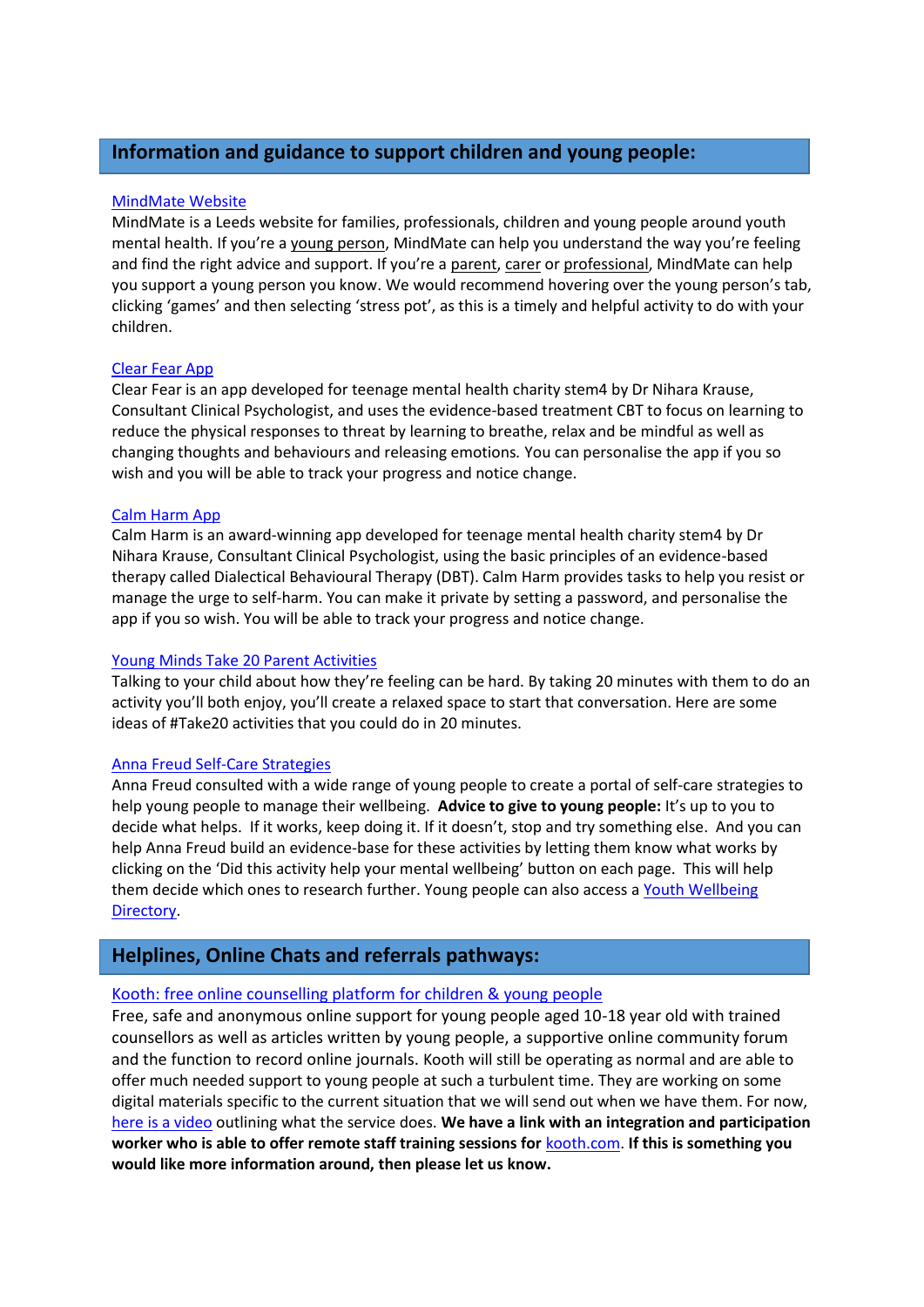### [Young Minds Parents Helpline](https://youngminds.org.uk/contact-us/parents-helpline-enquiries/)

The Young Minds Parents Helpline is available to offer advice to parents and carers worried about the mental health of a child or young person under 25. Young Minds will endeavour to reply to emails received within 3 working days.

#### [MindMate Single Point of Access \(SPA\)](https://www.mindmate.org.uk/im-a-professional/leeds-mindmate-single-point-access/)

If you are concerned about the mental health of a young person, MindMate SPA referrals can link your child to the appropriate support. As a parent and carer of children (5-17 years) you can talk directly to the SPA team. Call 0300 555 0324 during office hours. Click on the link above to download a referral form.

#### [Leeds Survivor Led Crisis Service](https://www.lslcs.org.uk/)

Leeds Survivor Led Crisis Service provides emotional support to people in crisis aged 16+. The team can be contacted on Tel: 0113 260 9328. Young people aged 13-18 living in Leeds can contact their Teen Connect crisis line on 0808 800 1212 or text message 07715 661 559.

#### [BEAT](https://www.beateatingdisorders.org.uk/coronavirus)

The BEAT website has lots of advice and resources around eating disorders including a helpline (0808 801 0677) and a Youthline (0808 801 0711), the link above will take you to their advice around eating disorders and coronavirus.

## **Healthy eating resources and advice:**

#### [Change4life](https://www.nhs.uk/change4life)

Fun and family friendly information for eating well and keeping active. Tips, ideas, recipes and games to help keep kids and adults happy and healthy. Parents and pupils can also download the free app and food scanner to find out what's really in food and drinks.

### [Food a Fact of Life](https://www.foodafactoflife.org.uk/)

Lessons and curriculum resources that parents can use at home to help educate their children about healthy eating, cooking and where food comes from.

#### [NHS Choices Eatwell](https://www.nhs.uk/live-well/eat-well/)

Information and advice on food, nutrition and the Eatwell Guide. This website also provides advice on digestive health and recipes ideas.

#### [British Heart Foundation](https://www.bhf.org.uk/informationsupport/support/healthy-living/healthy-eating)

Advice on keeping healthy and eating a balanced diet for heart health.

#### [The Trussle Trust](https://www.trusselltrust.org/what-we-do/)

A nationwide network of food banks that together provide emergency food and support to people locked in poverty, and campaign for change to end the need for food banks in the UK.

## **Physical Activity resources and advice:**

- [Imoves](https://imoves.com/)
- [Youth Sport Trust Free Home Learning Resources](https://www.youthsporttrust.org/free-home-learning-resources)
- [Jasmine Active Home](https://jasmineactive.com/news/home-learning-resources/) Learning Resources